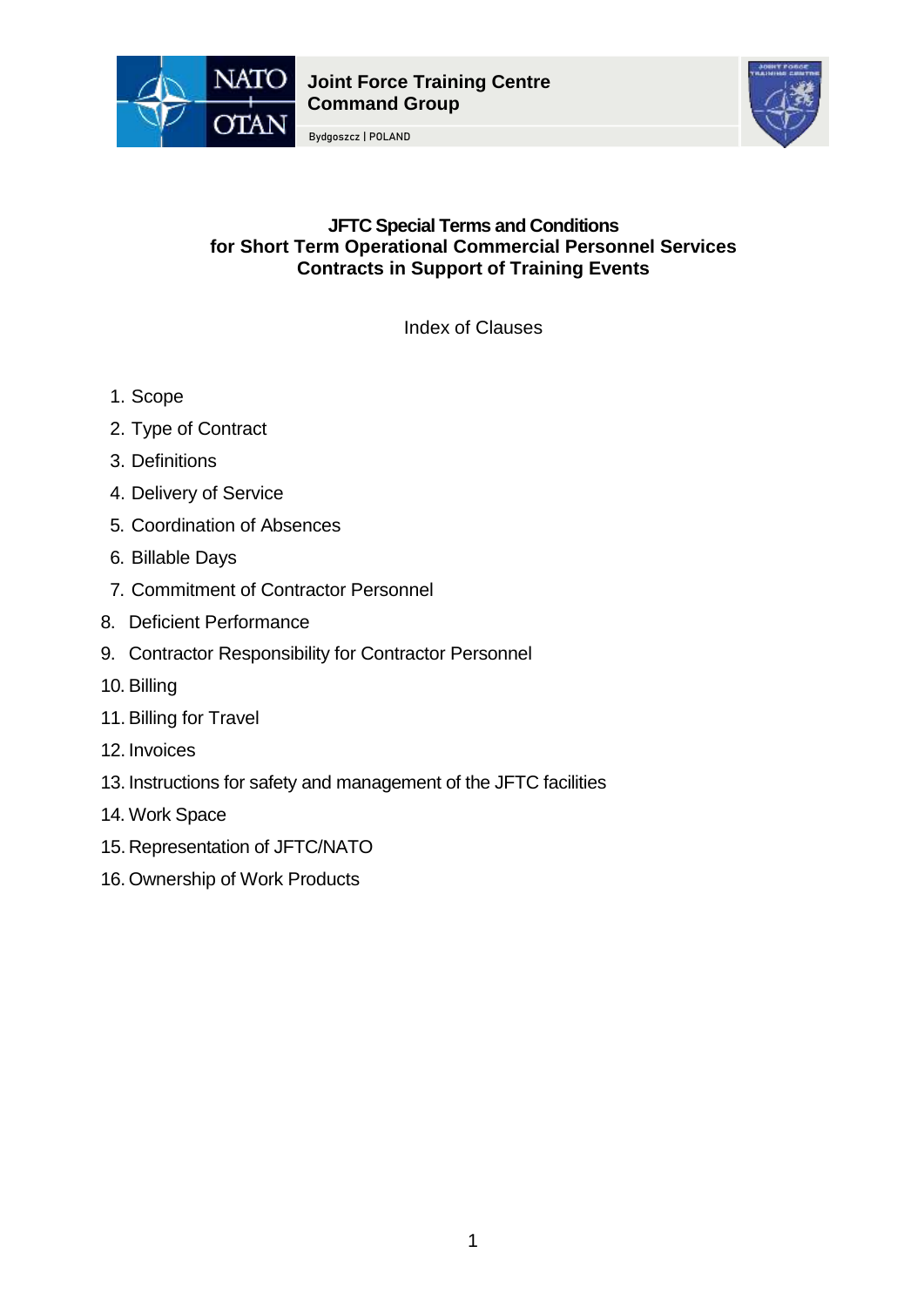# **1. SCOPE**

These Special Terms and Conditions address all issues pertaining to Short Term Operational Commercial Personnel Services in support of training events to be rendered by the Contractor to the JFTC under this Contract, thereby taking precedence over the JFTC General Terms and Conditions.

## **2. TYPE OF CONTRACT**

As far as Short Term Operational Commercial Personnel Services (STOCPS) under this Contract are concerned this is a Level of Effort, Firm-Fixed Price Contract with a not to exceed limit as provided in the Statement of Work (SOW). This Contract establishes a contractual relationship strictly between the Contractor and the JFTC. All financial risks and liabilities undertaken by the Contractor for the purpose of the service provision shall fall on the Contractor. All employer responsibilities for the Contractor Personnel performing under this Contract shall lie with the Contractor. In case the Contractor is self-employed individual those STOCPS referring to the Contractor Personnel are equally applicable.

### **3. DEFINITIONS**

a. Billable Days

Days spent by the Contractor Personnel in the immediate performance of this Contract for which the Contractor may bill the JFTC at the daily rate set out in this Contract, as further specified in these Special Terms and Conditions

b. Short Term Operational Commercial Personnel Services

The continuous performance to be provided by the Contractor Personnel, as specified in the Statement of Work.

c. The Contractor Personnel

An individual/individuals employed by the Contractor to perform the services required under this Contract.

d. JFTC Work Days

Mondays through Fridays with the exception of JFTC Holidays. There are approximately 15 JFTC Holidays during a calendar year. The number of JFTC Holidays may vary from year to year.

e. Surge capability

Surge capability requirement is a contract vehicle used in case emerging circumstances requiring a quick and temporary increase of effort from existing Contractor Personnel in order to meet specific requirements within the scope of the SOW. Surge capability shall not exceed the limit provided in the SOW. Manday rate for surge capability will remain at the same level as for applicable base or option contract period. Surge capability is an extra effort above contracted man-days limit, requested by the respective Contracting Officer Technical Representative (COTR) and duly supported by approved Purchase Order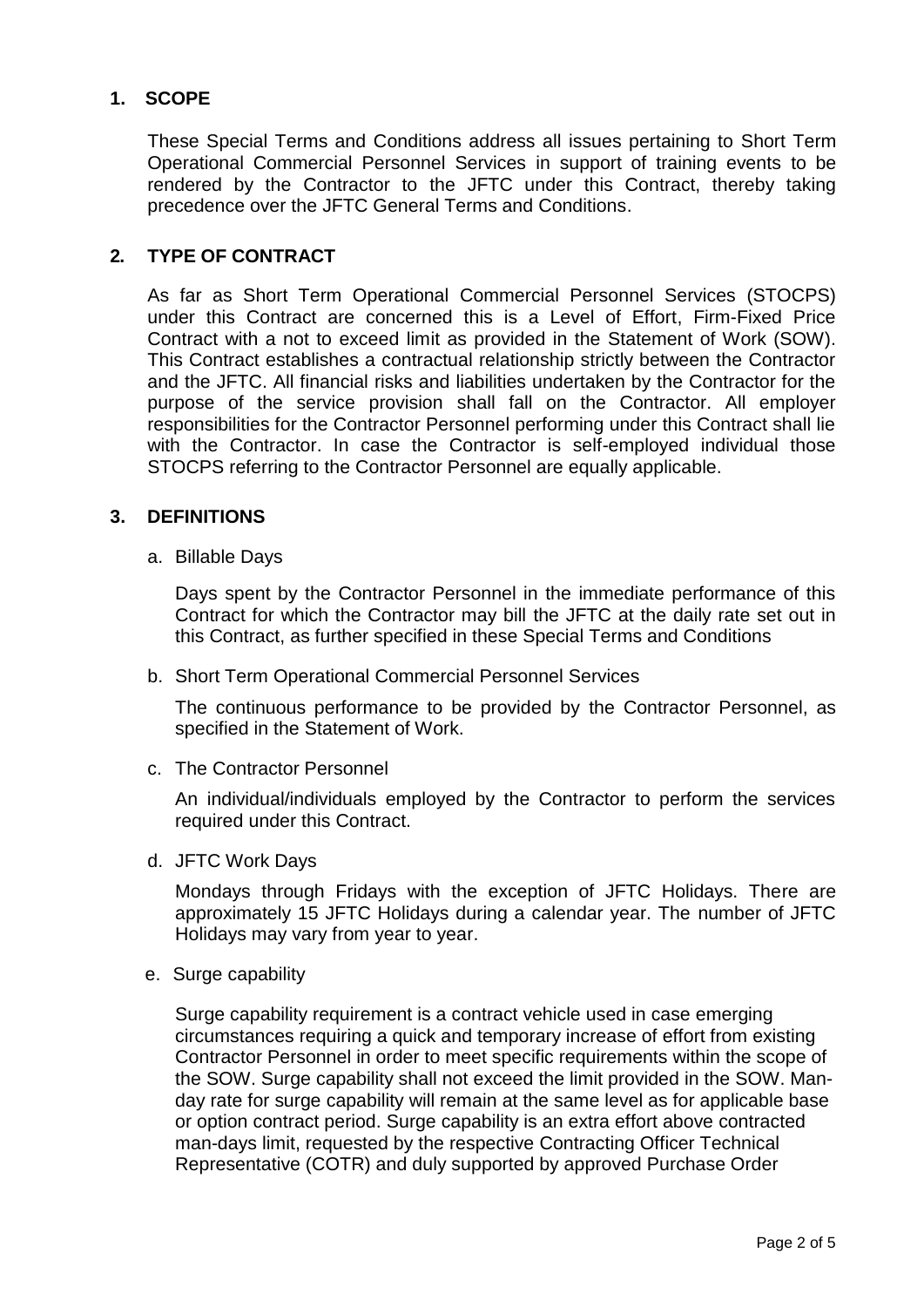f. Products

Any item, document, writing, study, briefing, data base, piece of software or any other physical or intellectual result of the performance of the commercial personnel service or the associated interaction with NATO staff which may be subject to ownership rights.

### **4. DELIVERY OF SERVICE**

All STOCPS under this Contract will be performed primarily on JFTC Work Days but may include also delivery of services during weekends and JFTC Holidays.

### **5. COORDINATION OF ABSENCES**

To ensure the uninterrupted flow of training event, any absence by the Contractor Personnel requires earliest possible coordination with the COTR and Contracting Officer. Should absence affect the training event execution, the Contractor, upon request by the Contracting Officer, shall immediately replace the Contractor Personnel with an equally qualified individual. The JFTC reserves the right to approve such substitute based on his/her suitability and qualifications.

### **6. BILLABLE DAYS**

Only time spent by the Contractor Personnel in the immediate performance of this Contract, subject to the rules and procedures set out in paragraph 10, 11 and 12.

a. Billable days

(1). 100% of the daily rate will be applicable for days above 6 hours worked.

(2). 50% of the daily rate will be applicable for days between 4 and 6 hours worked.

(3). 25% of the daily rate will be applicable for days between 2 and 4 hours worked.

(4). There will be no payment for days less than 2 hours worked.

b. Non-performance

Personal leave, sickness, Contractor internal coordination meetings, breaks (except the mid-day break between 1100 and 1400, not exceeding 30 minutes in length), internal social events (except for the obligatory participation in official JFTC events, as ordered by the Commander, Deputy Commander and Chief of Staff or Officer of Primary Responsibility) or any other activity not immediately related to the performance of the services required under this Contract do not constitute billable days.

### **7. COMMITMENT OF CONTRACTOR PERSONNEL**

The Contractor warrants that the Contractor Personnel initially presented for the performance of this Contract will perform this Contract for its duration. Any exchanges of the Contractor Personnel shall meet the requirements of the SOW and be performed only with written consent by the Contracting Officer.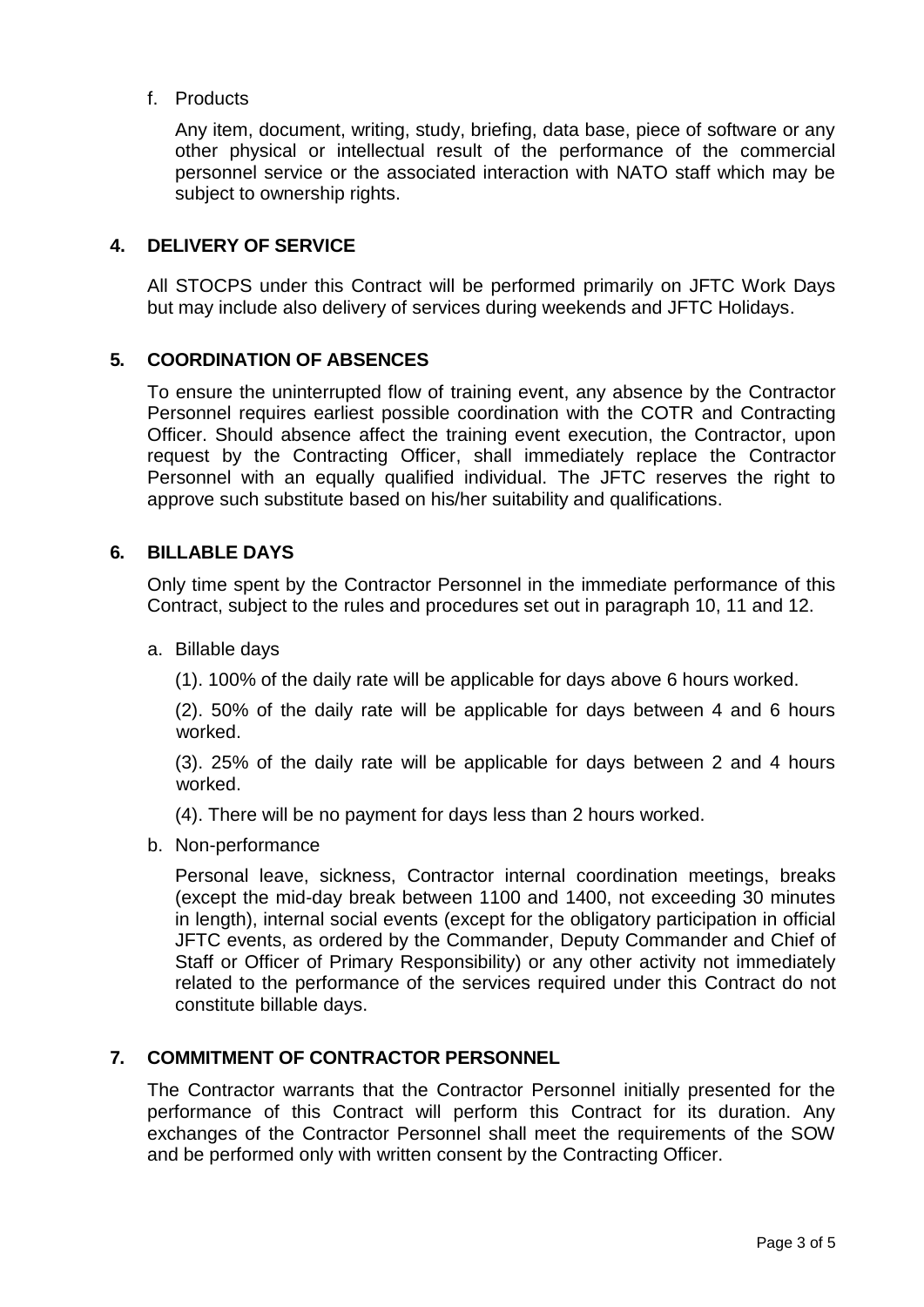### **8. DEFICIENT PERFORMANCE**

Should committed Contractor Personnel perform unsatisfactorily the Contractor will exchange such Contractor Personnel, at the request of the Contracting Officer for Contractor Personnel meeting the quality requirements set out in the SOW.

## **9. CONTRACTOR RESPONSIBILITY FOR CONTRACTOR PERSONNEL**

The Contractor, and in the case being, the sole proprietor, as the employer of the Contractor Personnel performing the services under this Contract shall be fully responsible for all insurances, emoluments as well as taxes and payments to the health, social security, registration fees, the contractor's running costs and any other applicable mandatory contributions. In case of duty travels to high risk areas required by the JFTC, the Contractor may be reimbursed the insurance costs by the JFTC, if so decided by the Contracting Officer.

### **10. BILLING**

The Contractor shall bill time for the Contractor Personnel at the daily rate set out in this contract ONLY for billable days. The remuneration shall cover all the Contractor's expenses, except for travel expenses as described in paragraph 11 below.

### **11. BILLING FOR TRAVEL**

Expenditures for travel between Contractor Personnel residence and training event venue shall be reimbursed in accordance with JFTC Directive 60-50 – Travel on International Duty. Time spent on travel is not billable.

### **12. INVOICES**

All invoices shall be provided by the Contractor in accordance with the General Terms and Conditions to this Contract. Additionally, the invoices for Commercial Personnel Services shall contain, at a minimum:

- a. A breakdown of the Contractor Personnel;
- b. The billable days performed by each of them; and also
- c. Indicating travel, absences and other relevant information.

### **13. INSTRUCTIONS FOR SAFETY AND MANAGEMENT OF THE JFTC FACILITIES**

The Contractor shall ensure that the Contractor Personnel honour all JFTC Directives and further guidance by the Deputy Commander and Chief of Staff regarding the safety and management of the JFTC.

#### **14. WORK SPACE**

If provided for in the SOW, the JFTC will provide working spaces for the Contractor Personnel. Should these spaces not be considered adequate by the Contractor, the Contractor will at its own expense ensure working spaces in the immediate vicinity